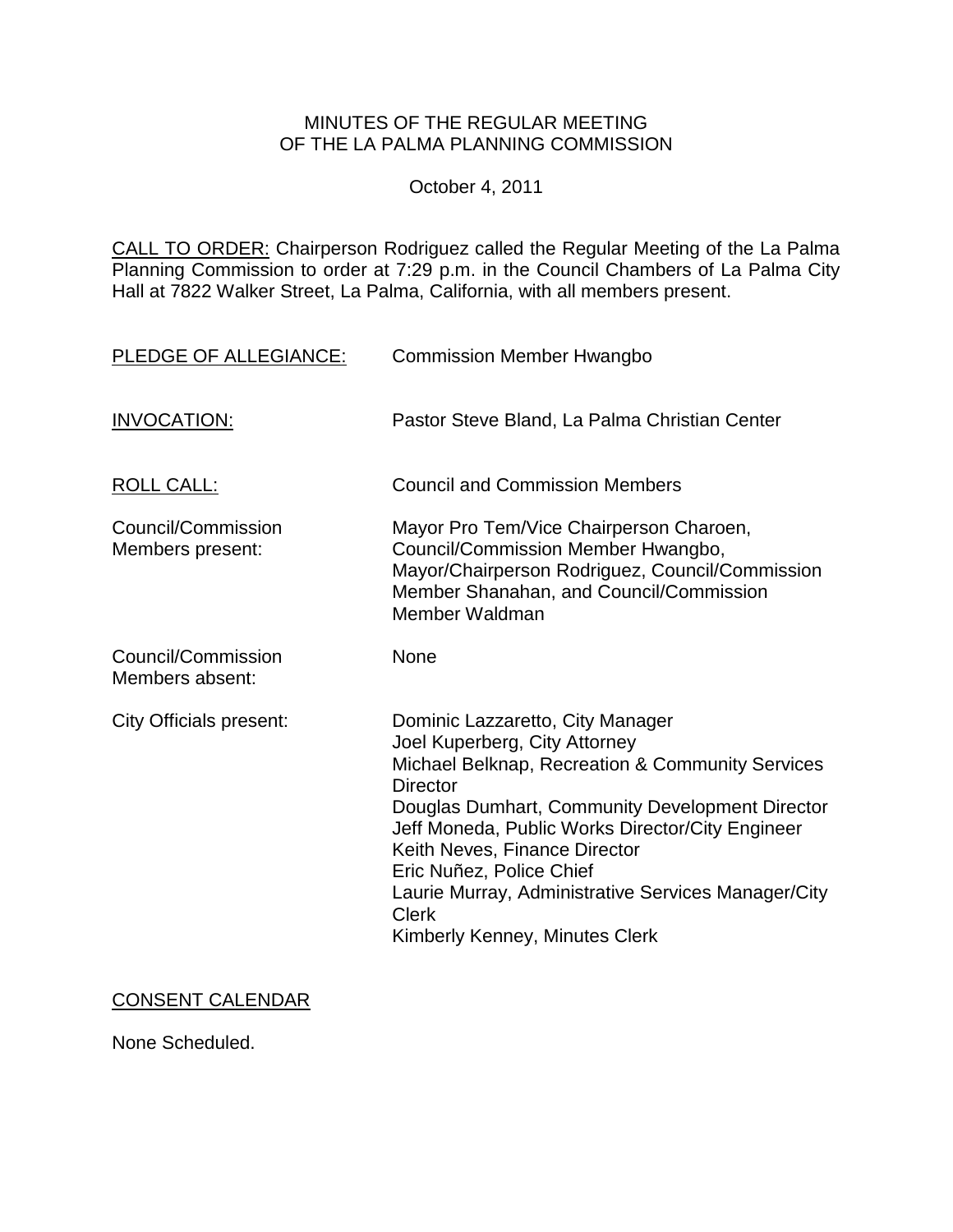### [PUBLIC HEARINGS](http://lapalma.granicus.com/MediaPlayerFrameHandler.php?view_id=&clip_id=616&meta_id=78663)

- PL-1. [Conditional Use Permit 353 and Precise Plan 271, a Request by Verizon](http://lapalma.granicus.com/MediaPlayerFrameHandler.php?view_id=&clip_id=616&meta_id=78664)  [Wireless to Construct a Cellular Facility in the Church Steeple at the La Palma](http://lapalma.granicus.com/MediaPlayerFrameHandler.php?view_id=&clip_id=616&meta_id=78664)  [Christian Center Located at 8082 Walker Street](http://lapalma.granicus.com/MediaPlayerFrameHandler.php?view_id=&clip_id=616&meta_id=78664) 
	- a) [Chairperson Rodriguez opened the Public Hearing at 7:29 p.m.](http://lapalma.granicus.com/MediaPlayerFrameHandler.php?view_id=&clip_id=616&meta_id=78665)
	- b) [Associate Planner Hutter gave the Staff Report](http://lapalma.granicus.com/MediaPlayerFrameHandler.php?view_id=&clip_id=616&meta_id=78666)
	- c) [Public Input](http://lapalma.granicus.com/MediaPlayerFrameHandler.php?view_id=&clip_id=616&meta_id=78667)

No members of the public wished to speak.

- d) [Chairperson Rodriguez closed the Public Hearing at 7:41 p.m.](http://lapalma.granicus.com/MediaPlayerFrameHandler.php?view_id=&clip_id=616&meta_id=78668)
- e) [Commission Comments and Questions](http://lapalma.granicus.com/MediaPlayerFrameHandler.php?view_id=&clip_id=616&meta_id=78669)

Discussion ensued regarding the proposed tower providing both voice and data services; that there are eight cell towers within the City; and that the materials selected are consistent with the adjacent Southern California Edison power box.

f) Adopt Resolution No. PC 2011-04 approving Conditional Use Permit 353 and Precise Plan 271, a request by Verizon Wireless to construct a cellular facility in the church steeple at the La Palma Christian Center located at 8082 Walker Street.

Commission Member Waldman made a motion to adopt Resolution No. PC 2011-04 approving Conditional Use Permit 353 and Precise Plan 271, a request by Verizon Wireless to construct a cellular facility in the church steeple at the La Palma Christian Center located at 8082 Walker Street.

The motion was seconded by Commission Member Shanahan and carried on the following vote:

- AYES: Vice Chairperson Charoen, Commission Member Hwangbo, Chairperson Rodriguez, Commission Member Shanahan, and Commission Member Waldman
- NOES: None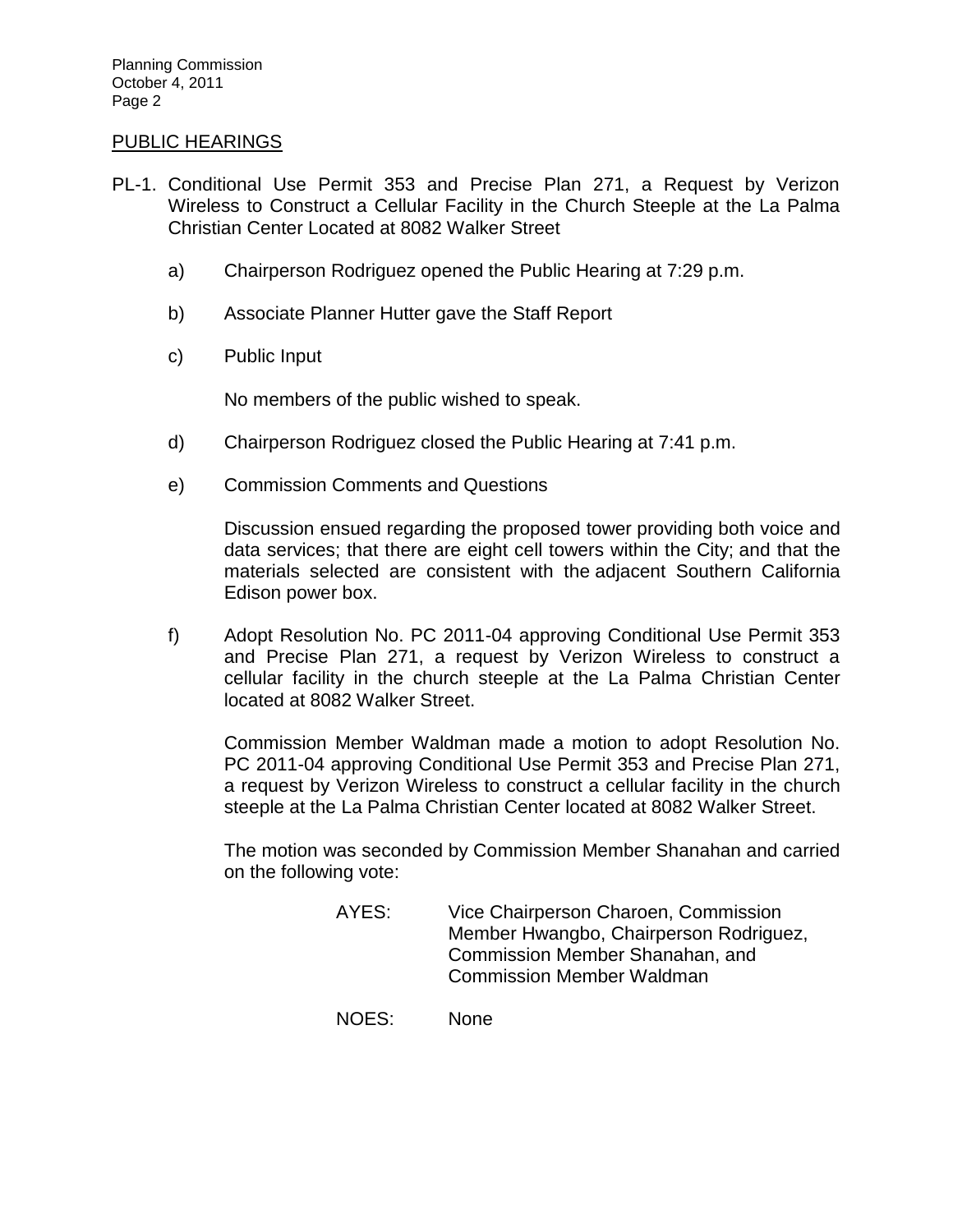Planning Commission October 4, 2011 Page 3

#### [REGULAR ITEMS](http://lapalma.granicus.com/MediaPlayerFrameHandler.php?view_id=&clip_id=616&meta_id=78673)

PL-2. [Six-Month Review of Conditional Use Permit No. 342, La Palma Express Service](http://lapalma.granicus.com/MediaPlayerFrameHandler.php?view_id=&clip_id=616&meta_id=78674)  [Station at 5482 La Palma Avenue](http://lapalma.granicus.com/MediaPlayerFrameHandler.php?view_id=&clip_id=616&meta_id=78674) 

Planning Intern Luciano Apor gave the Staff Report.

Public Input:

Mike Jewel, 5211 Blairwood Drive, addressed the City Council regarding leaving the car wash door up once the business opens in the morning and that he experienced vehicle problems from the gasoline purchased at this site. He requested that the City conduct a test on the fuel at this station and what his recourse is with that business owner to resolve damage sustained to his vehicle's engine.

City Manager Lazzaretto responded that testing fuel is conducted by the Orange County Division of Weights and Measures.

City Attorney Kuperberg commented that the City cannot enforce quality control measures on a business and that the consumer can pursue private litigation to resolve the matter.

Commission Comments and Questions:

Discussion ensued regarding installation of a pedestrian warning sign at the exit of the car wash; the numerous signs at that location not being consistent with the conditions of approval; concern about the large tobacco signs; that the owner has removed the large tobacco sign; that the limitation of signage comes from the City's Zoning Code; that every city has zoning codes regulating signage; that the Development Committee does not conduct the six month review; that Code Enforcement has been given authority to work with the business owner to resolve non-compliance matters; that businesses surpassing their signage limits is a consistent challenge; that the City strives for signage compliance; that business owners typically want more signage than what is allowed; that the Planning Commission works closely with business owners to help them be successful; installation of a mirror at the car wash exit so vehicles can see the pedestrian traffic; that there was only one theft incident at this site; that the majority of thefts happen at the two stations on Orangethorpe Avenue because of freeway access; that the City has not received complaints regarding the car wash door being open; that the main reason for keeping the car wash door closed was due to aesthetics and noise; that closing the car wash door in between washes can be seen by the public as an implication that the car wash is inoperable or closed; that there is an average of 75 car washes per day; that the store has had a 100% taxable increase after their business remodel; that Staff recommends car wash usage during daylight hours; that Staff